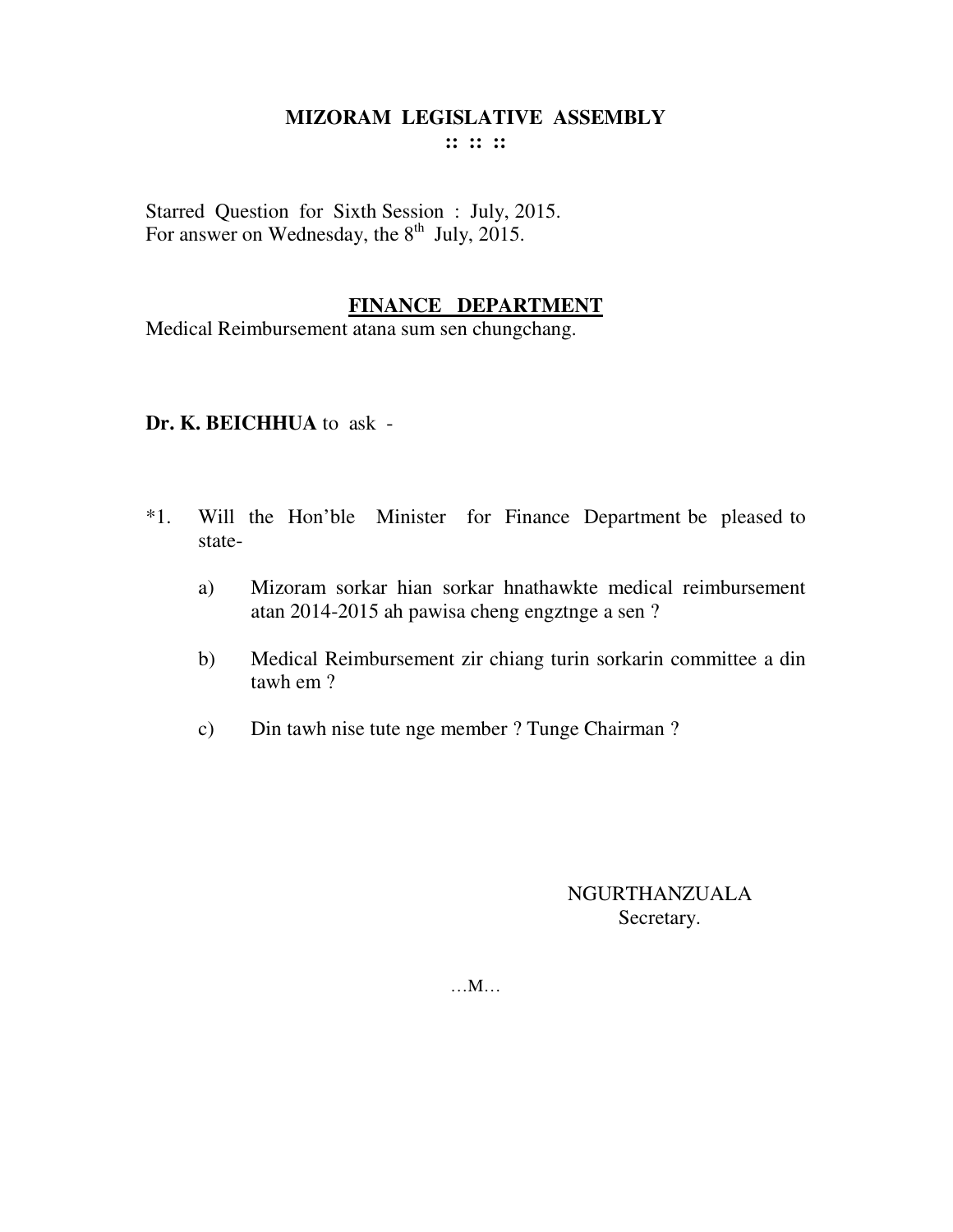Starred Question for Sixth Session : July, 2015. For answer on Wednesday, the  $8<sup>th</sup>$  July, 2015.

# **PUBLIC WORKS DEPARTMENT**

Chhawrtui-Rullam kawng chungchang.

#### **Er. LALRINAWMA** to ask -

- \*2. Will the Hon'ble Minister for Public Works Department be pleased to state
	- a) Chhawrtui-Rullam kawng black top hna thawh mek hi eng huna zawh tur nge ?
	- b) Estimate engzatnge a nih ?
	- c) Contractor hnenah pawisa engzatnge pek a nih tawh ?
	- d) Physical leh Financial Achievement engzatnge ?

# NGURTHANZUALA Secretary.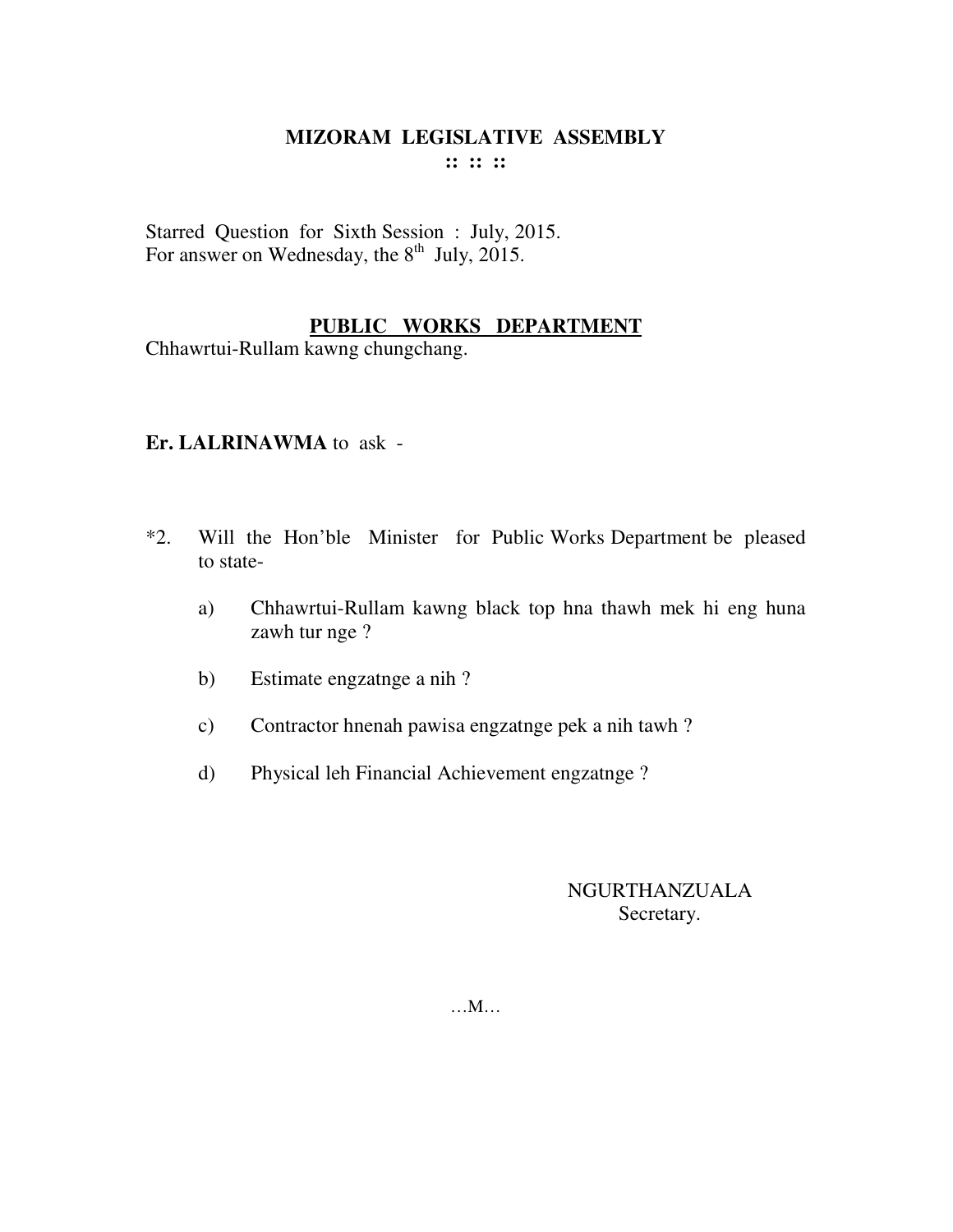Starred Question for Sixth Session : July, 2015. For answer on Wednesday, the  $8<sup>th</sup>$  July, 2015.

# **PLANNING & PROGRAMME IMPLEMENTATION DEPARTMENT**

Foreign zinna chungchang.

#### **Pu LALRINLIANA SAILO** to ask -

\*3. Will the Hon'ble Minister for Planning & Programme Implementation Department be pleased to state-

Kum 2010 atanga tun thlenga Planning Department leh Planning Board atanga India ram pawn Foreign zinna senso leh khawi hmunah te nge an zin ?

> NGURTHANZUALA Secretary.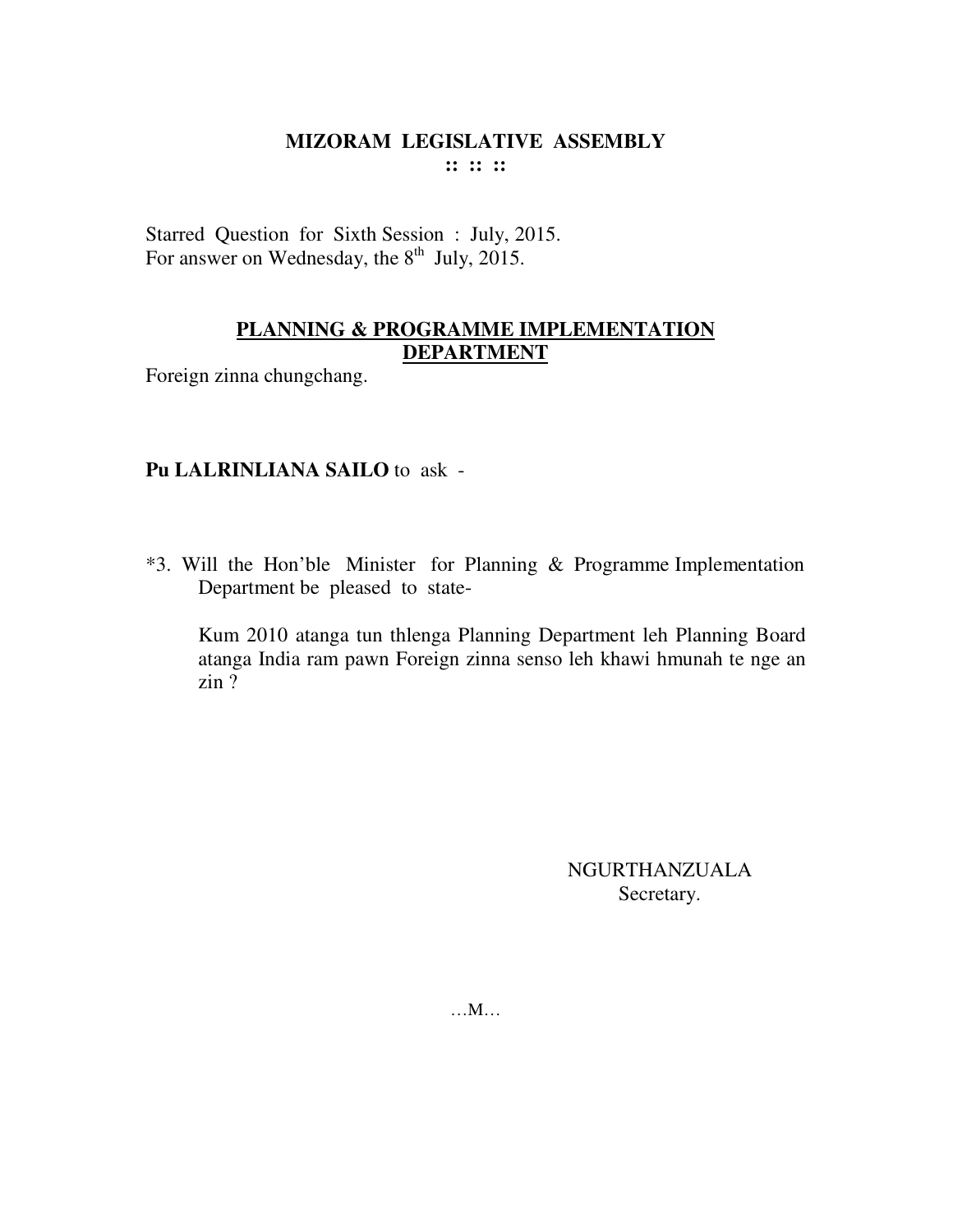Starred Question for Sixth Session : July, 2015. For answer on Wednesday, the 8<sup>th</sup> July, 2015.

#### **HEALTH & FAMILY WELFARE DEPARTMENT**

Khawlailunga Doctor dah chungchang

#### Pi VANLALAWMPUII CHAWNGTHU to ask -

 $*4.$ Will the Hon'ble Minister for Health & Family Welfare Department be pleased to state  $-$ 

Khawlailung khuaah Doctor an neih lohna a rei tawh hle mai a, Doctor dah theih a ni dawn tawh angem?

> **NGURTHANZUALA** Secretary

 $\dots Z\dots$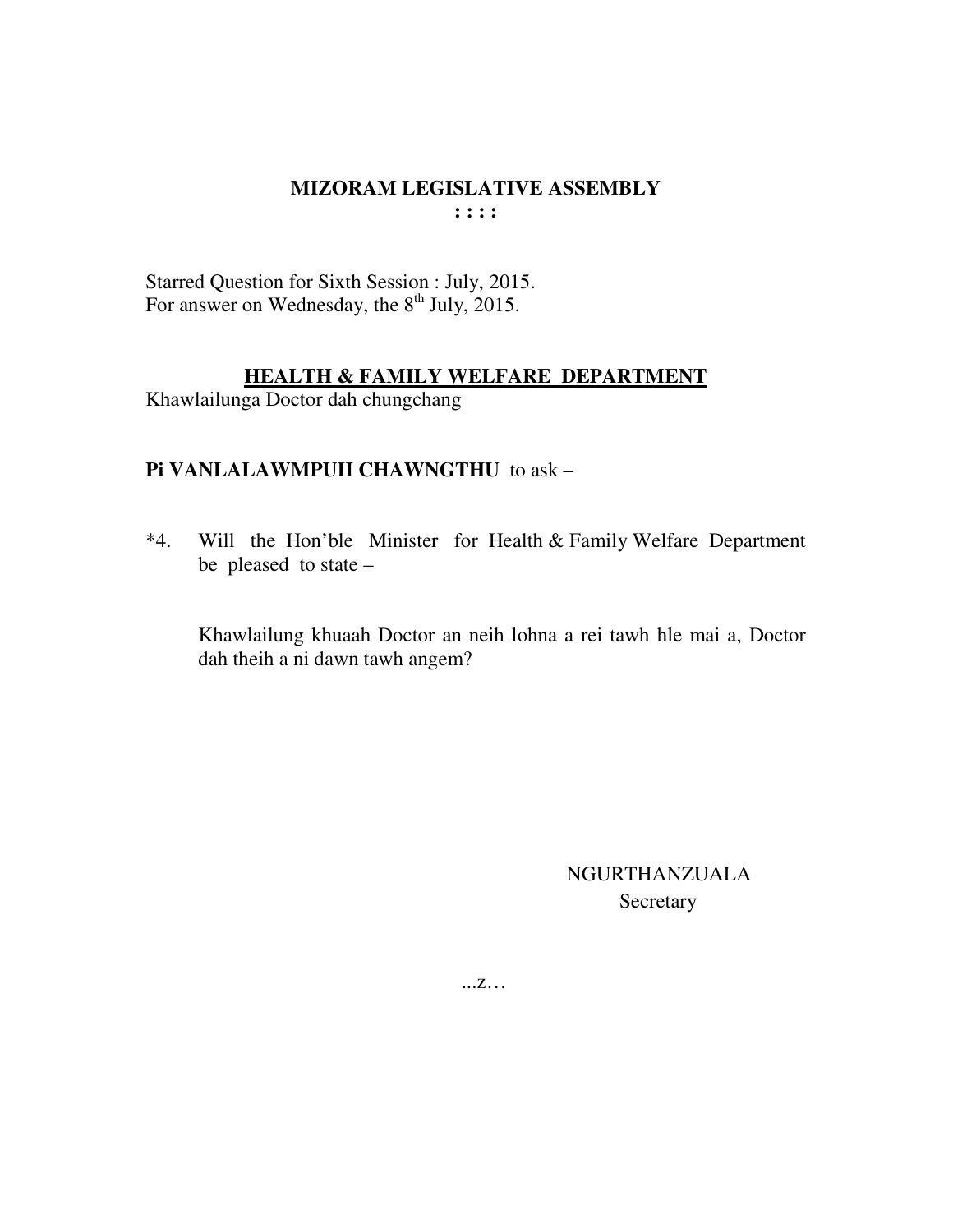Starred Question for Sixth Session : July, 2015. For answer on Wednesday, the  $8<sup>th</sup>$  July, 2015.

# **FINANCE DEPARTMENT**

GBG leh GPG chungchang.

# **Pu LALRUATKIMA** to ask -

- \*5. Will the Hon'ble Minister for Finance Department be pleased to state
	- a) Aizawl Municipal Council in kum 2011-2012, 2012-2013, 2013- 2014 ah General Basic Grant(GBG) leh General Performance Grant(GPG) engzatnge a hmuh ?
	- b) A hun taka AMC hnena sum hi pek chhuah a nih loh avangin heng kum ah te hian interest engzatnge chawi a nih ?
	- c) Kum 2014-2015 AMC sum tur GBG leh GPG engzatnge hmuh a nih a, engtikah nge dawn a nih ?
	- d) Tun dinhmunah AMC sum tur GBG leh GPG engzatnge K-Deposit ah dah a nih ? Engvanga K-Deposit a dah reng nge a nih ?

NGURTHANZUALA Secretary.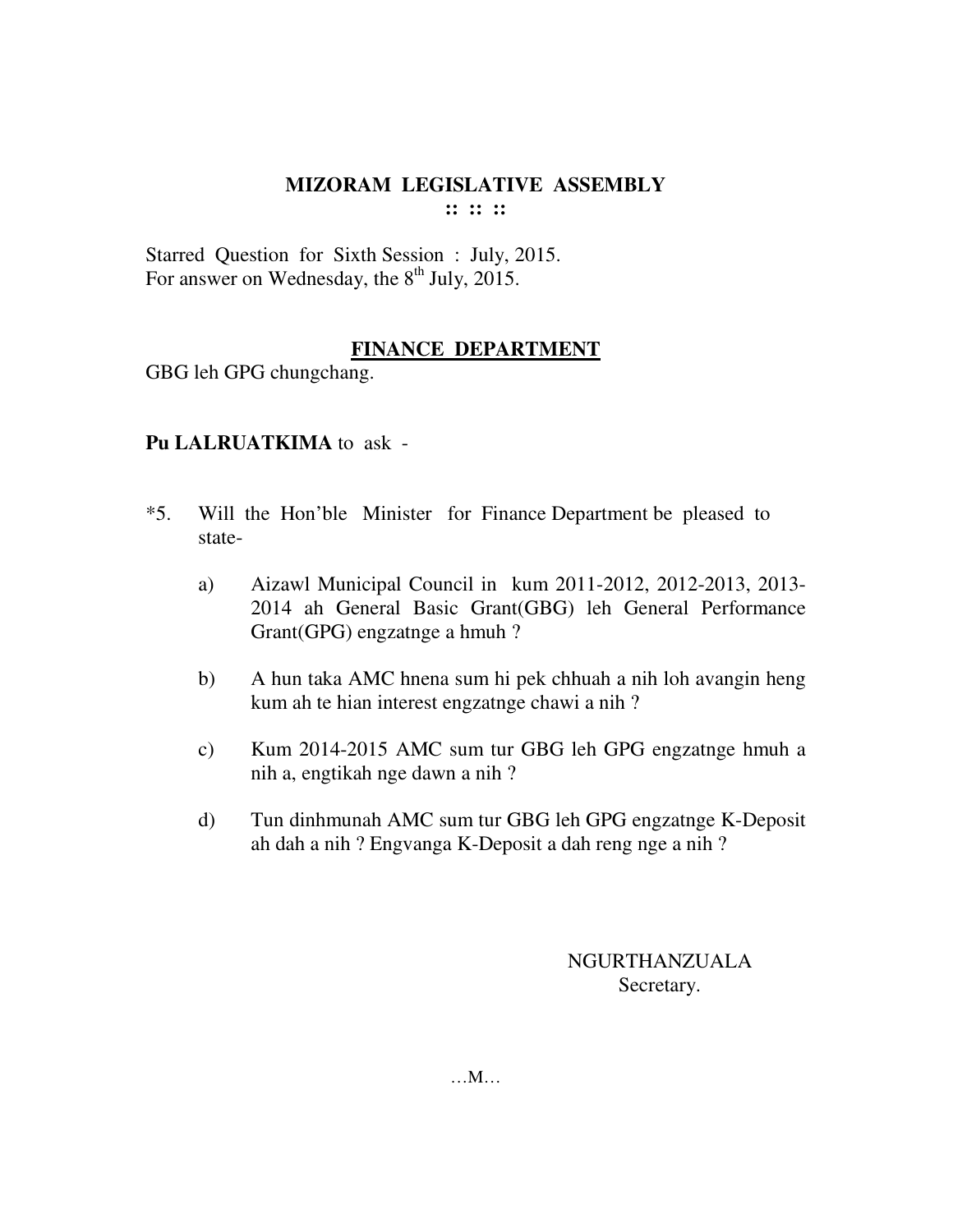Starred Question for Sixth Session : July, 2015. For answer on Wednesday, the  $8<sup>th</sup>$  July, 2015.

# **EXCISE & NARCOTICS DEPARTMENT**

MLPC chungchang.

# **Dr. K. BEICHHUA** to ask –

- \*6. Will the Hon'ble Minister for Excise & Narcotics Department be pleased to state –
	- a) MLPC dan hman atanga vawiin thleng State in Tax engzatnge a dawn tawh ?
	- b) MLPC dan bawhchhia mi engzatnge man ni tawh ?
	- c) Dan bawhchhia te hi engtianga hrem nge an nih ?

NGURTHANZUALA **Secretary**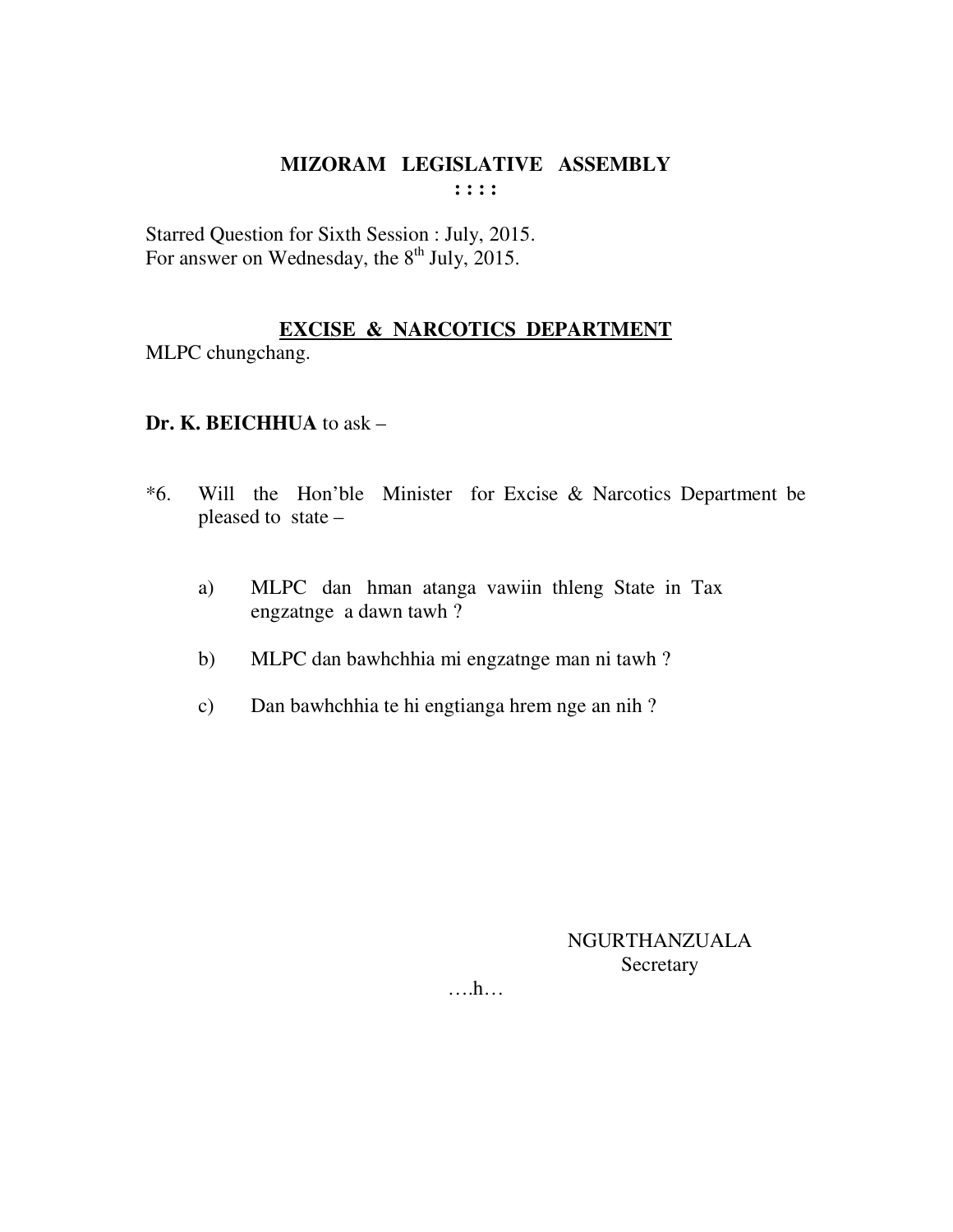Starred Question for Sixth Session : July, 2015. For answer on Wednesday, the  $8<sup>th</sup>$  July, 2015.

**ANIMAL HUSBANDRY & VETERINARY DEPARTMENT** Bawng leina tur sum pek chungchang.

#### **Pu LALRUATKIMA** to ask –

- \*7. Will the Hon'ble Minister for Animal Husbandry & Veterinary Department be pleased to state –
	- a) RKVY sum hmuh atangin Kolasib DVO hnenah Bawng (Dairy Cow) leina tur engzatnge pek a nih ? Engtik ah nge sum hi pek a nih ? Bawng engzatnge lei a nih ?
	- b) Bawng pakhat hi engzat man nge ? Khawi atanga lei nge a nih ?

NGURTHANZUALA **Secretary**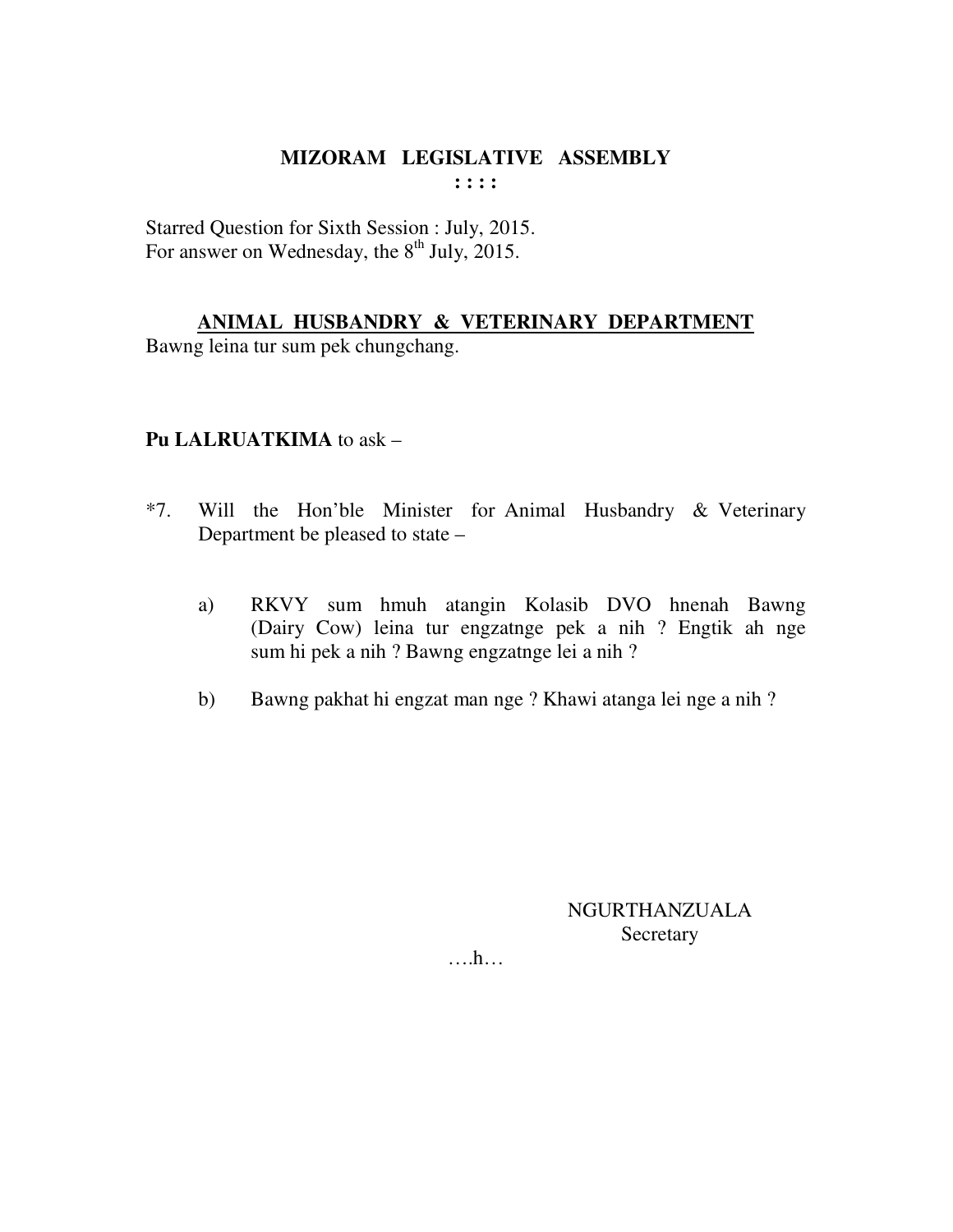Starred Question for Sixth Session : July, 2015. For answer on Wednesday, the  $8<sup>th</sup>$  July, 2015.

# **RURAL DEVELOPMENT DEPARTMENT**

Saiha leh Lawngtlai District tana BRGF sum pek chungchang.

# **Dr. K. BEICHHUA** to ask -

- \*8. Will the Hon'ble Minister for Rural Development Department be pleased to state
	- a) Saiha leh Lawngtlai District atan BRGF Central Sorkar-in 2014- 2015 atan pawisa cheng engzatnge a rawn release ?
	- b) Engtikah nge a rawn release ?
	- c) State-in district-ah pawisa hi a release tawh em ?

# NGURTHANZUALA Secretary.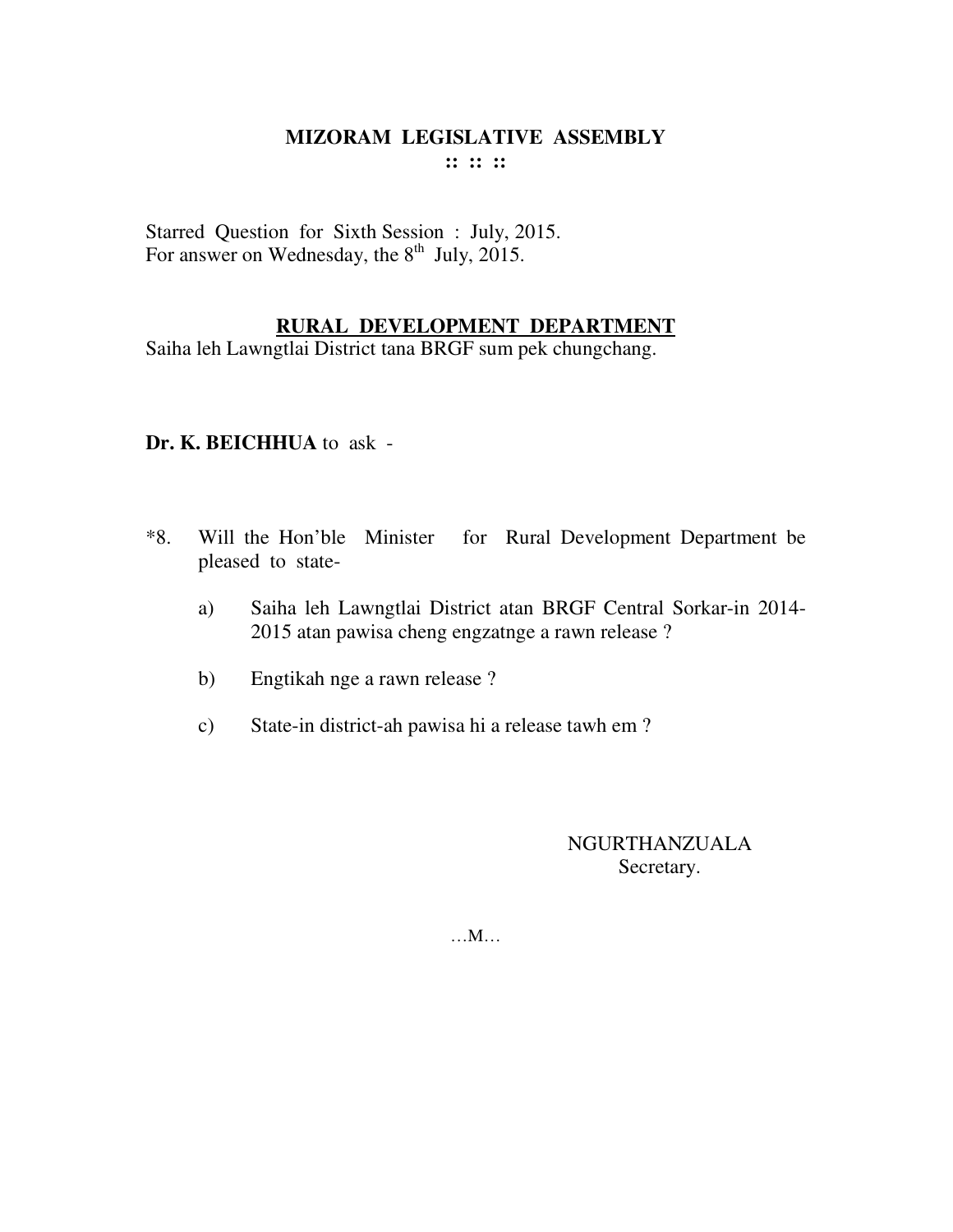# MIZORAM LEGISLATIVE ASSEMBLY

 $: : : :$ 

Starred Question for Sixth Session : July, 2015.<br>For answer on Wednesday, the 8<sup>th</sup> July, 2015.

#### PUBLIC WORKS DEPARTMENT

Chekawn - N.Vanlaiphai kawng chungchang

# Pi VANLALAWMPUII CHAWNGTHU to ask -

Will the Hon'ble Minister for Public Works Department be  $*9.$ pleased to state -

Chekawn - N.Vanlaiphai road widening hna hi thawh tumna a awm em?

NGURTHANZUALA Secretary

 $...Z...$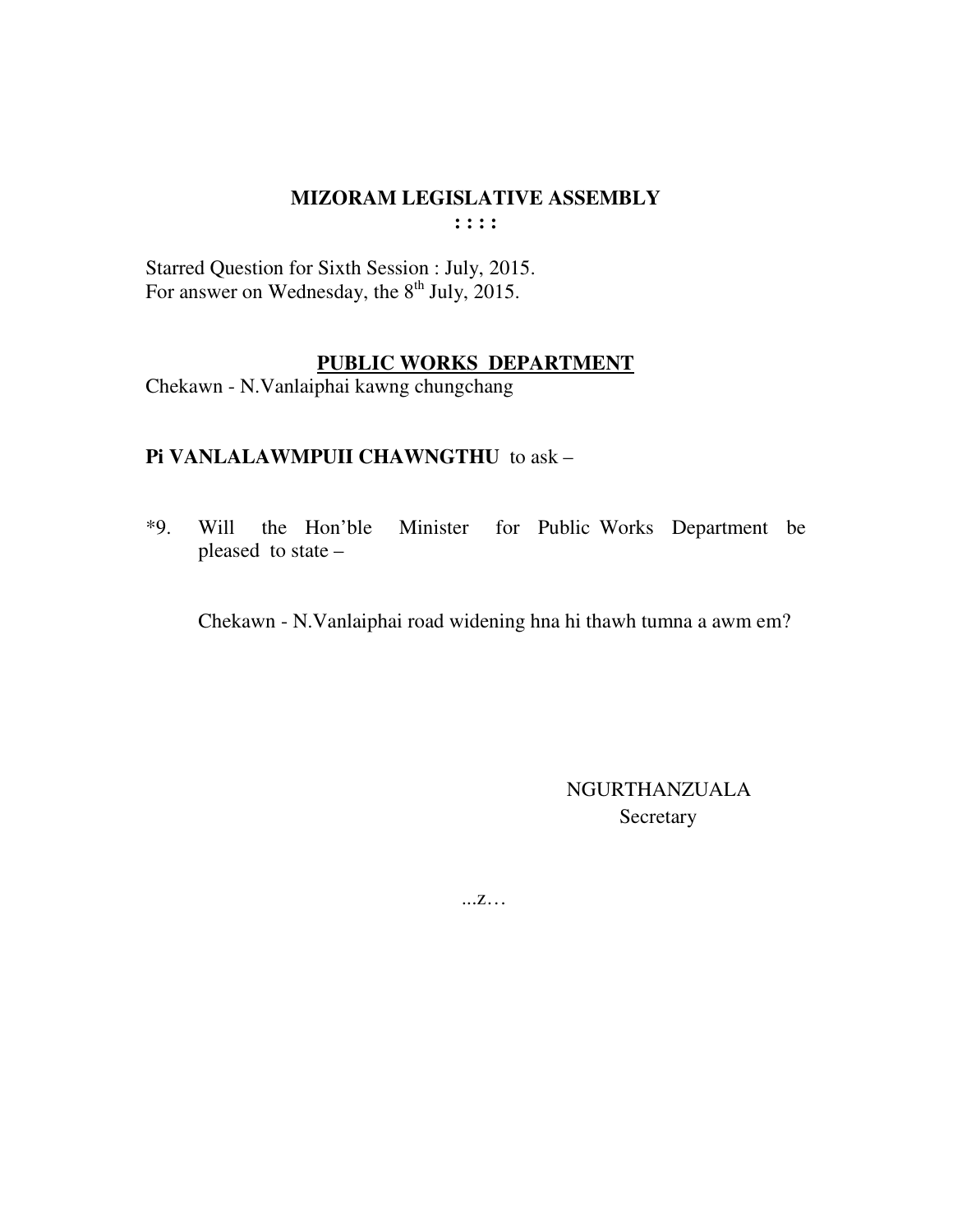Starred Question for Sixth Session : July, 2015. For anwer on Wednesday, the 8<sup>th</sup> July, 2015.

# **PUBLIC WORKS DEPARTMENT**

Khawhai to Ngentiang kawng chungchang.

# **Pu LALRINLIANA SAILO** to ask –

\*10. Will the Hon'ble Minister for Public Works Department be pleased to state –

 Khawhai to Ngentiang kawng hi Survey a ni tawh em ? Engtikah nge laih ve theih a nih ang ?

> NGURTHANZUALA Secretary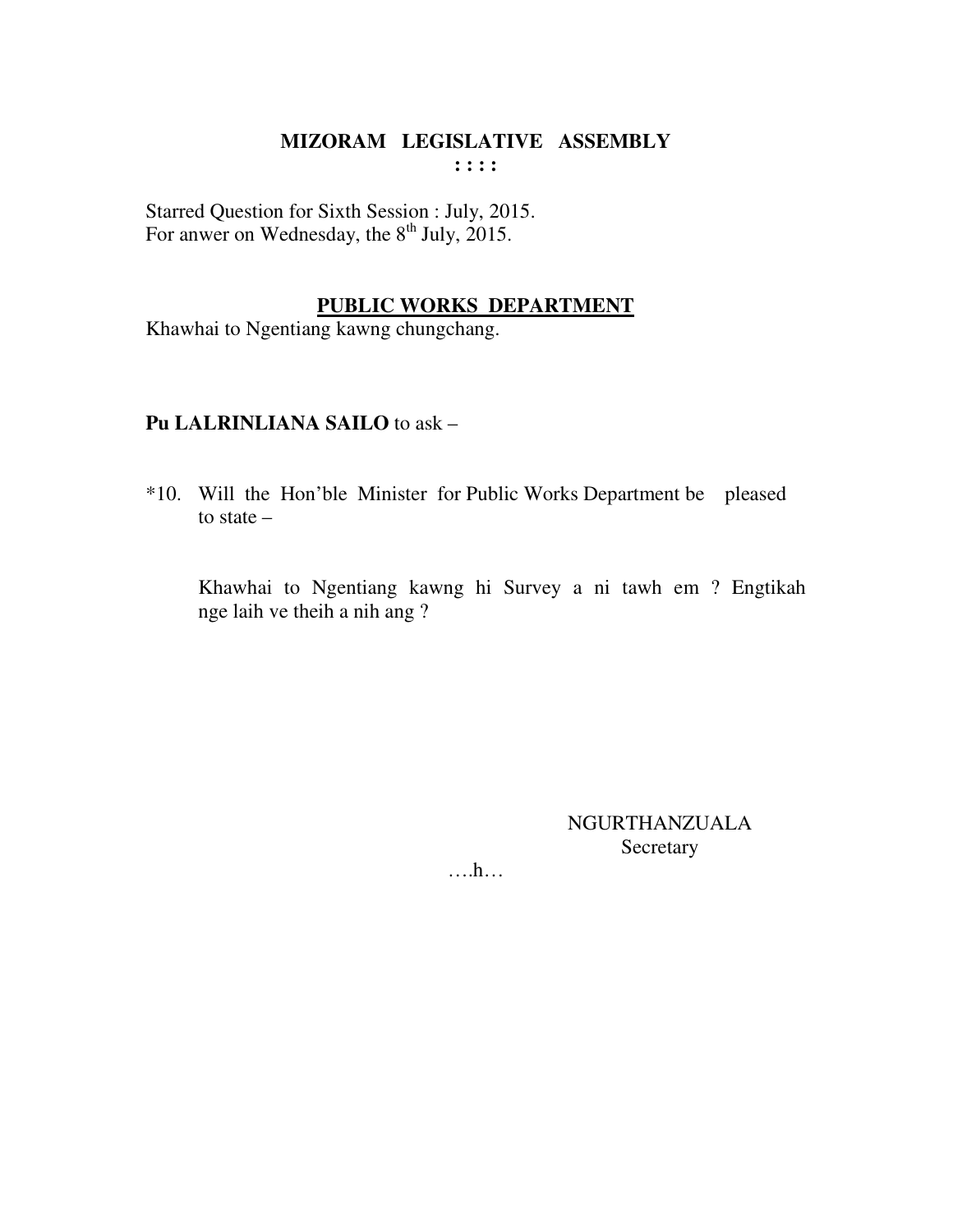Starred Question for Sixth Session : July, 2015. For answer on Wednesday, the  $8<sup>th</sup>$  July, 2015.

# **DISASTER MANAGEMENT & REHABILITATON DEPARTMENT**

In sak himlo chungchang.

# **Dr. K. BEICHHUA** to ask –

- \*11. Will the Hon'ble Minister for Disaster Management & Rehabilitation Department be pleased to state –
	- a) Aizawl khawchhungah hian mimal in leh sorkar building hmun hma leh insak himlo hlauhawm a awm em ?
	- b) A awm chuan engzatnge ? Khawiah te nge ?
	- c) Sorkar atanga thiat tura thupek an awm em ?

# NGURTHANZUALA **Secretary**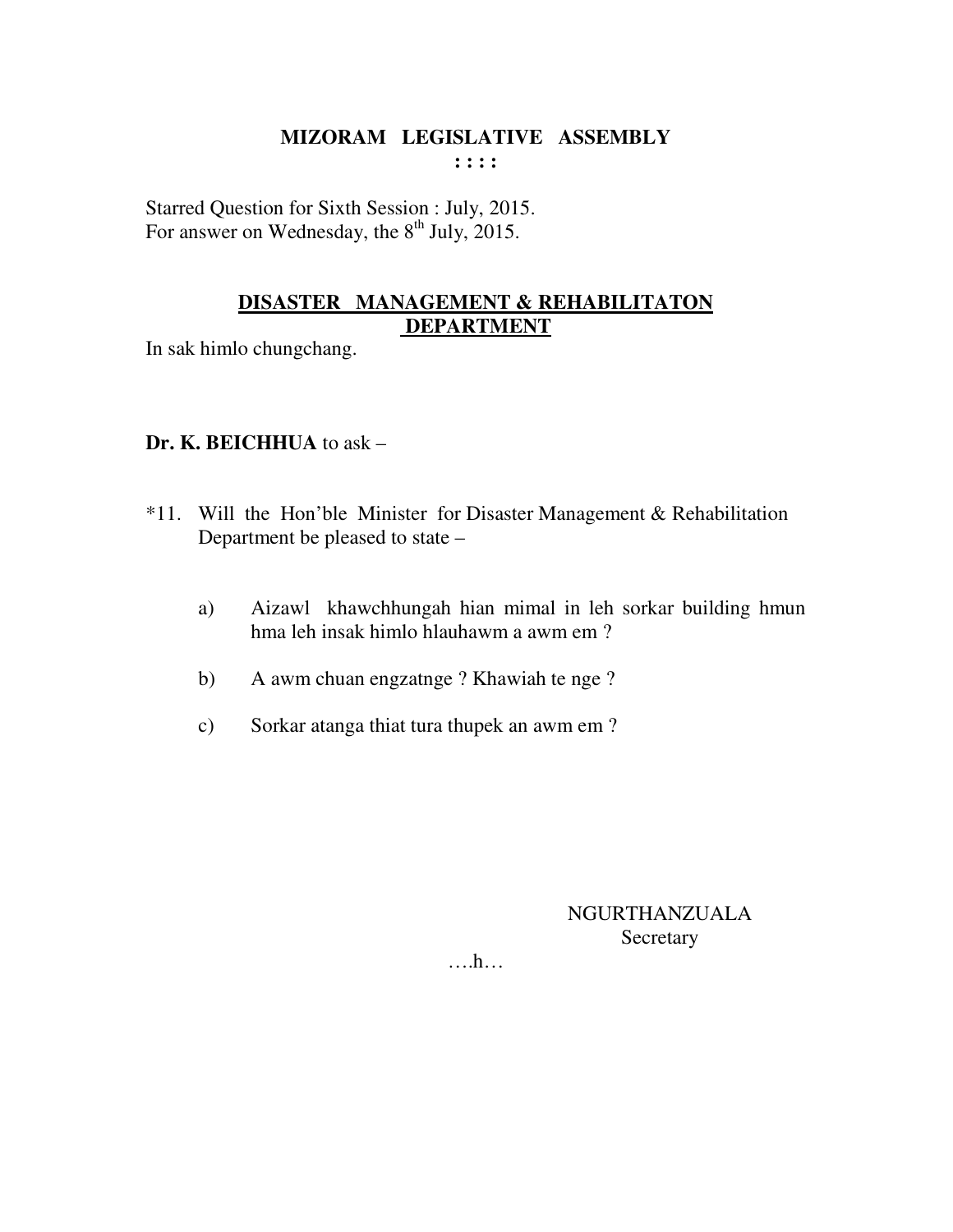Starred Question for Sixth Session : July, 2015. For answer on Wednesday, the  $8<sup>th</sup>$  July, 2015.

# **AGRICULTURE DEPARTMENT**

NLUP sum chungchang.

# **Er. LALRINAWMA** to ask –

- \*12. Will the Hon'ble Minister for Agriculture Department be pleased to state  $$ 
	- a) Kum 2010-2011 Financial Year atang a, kum 2014-2015 Financial Year chhung hian NLUP pawisa Bank-a dah pun a awm em ?
	- b) Awm ta se engzatnge ?
	- c) Eng atan nge hman a nih ?

NGURTHANZUALA Secretary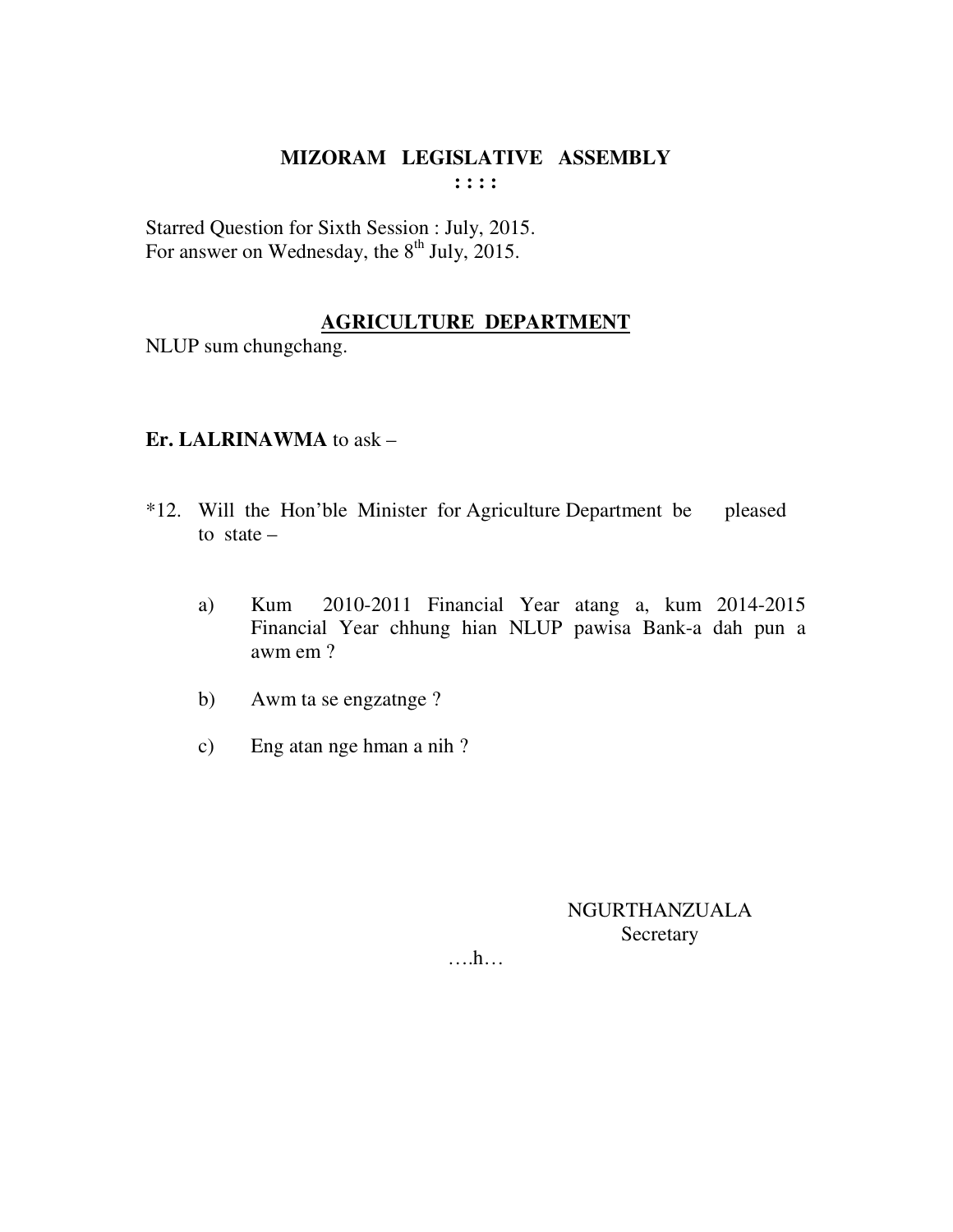# **MIZORAM LEGISLATIVE ASSEMBLY**

**:: :: ::** 

Starred Question for Sixth Session : July, 2015. For answer on Wednesday, the  $8<sup>th</sup>$  July, 2015.

#### **HOME DEPARTMENT**

Land BoundaryAgreement chungchang.

#### **Er. LALRINAWMA** to ask -

- \*13. Will the Hon'ble Minister for Home Department be pleased to state
	- a) Tun dinhmunah India leh Bangladesh Sorkar-in an ziah Land Boundary Agreement (LBA) hi Mizoramah hman a ni ve dawn em ?
	- b) Ni dawn ta se ram engtia zau nge a nghawng ang ?

NGURTHANZUALA Secretary.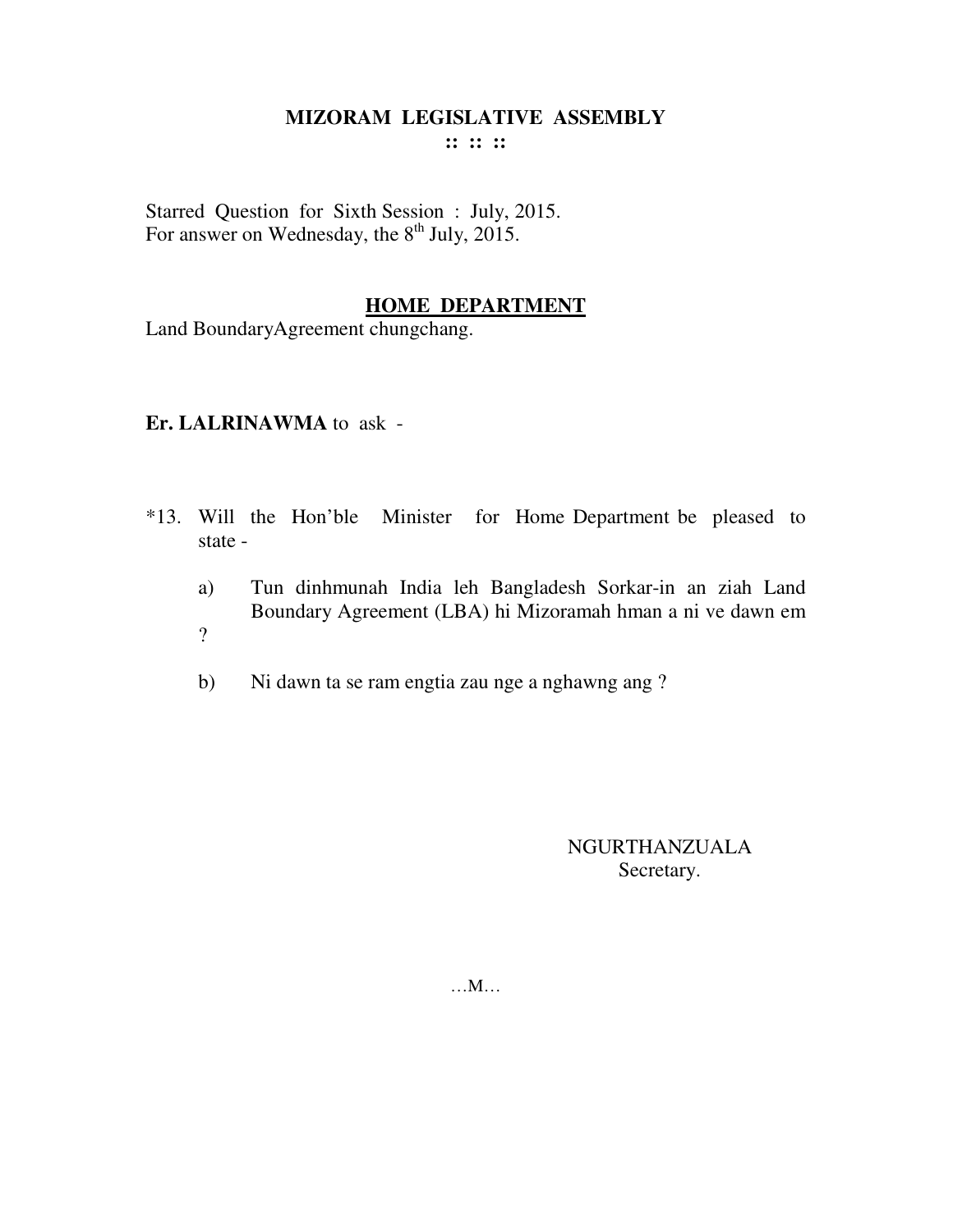Starred Question for Sixth Session : July, 2015.<br>For answer on Wednesday, the 8<sup>th</sup> July, 2015.

#### RURAL DEVELOPMENT DEPARTMENT

Hmunzawl - Khawlailung kawng chungchang

# Pi VANLALAWMPUII CHAWNGTHU to ask -

\*14. Will the Hon'ble Minister for Rural Development Department be pleased to state -

Hmunzawl - Khawlailung kawng hi siam that tumna a awm em?

**NGURTHANZUALA** Secretary

 $\dots Z\dots$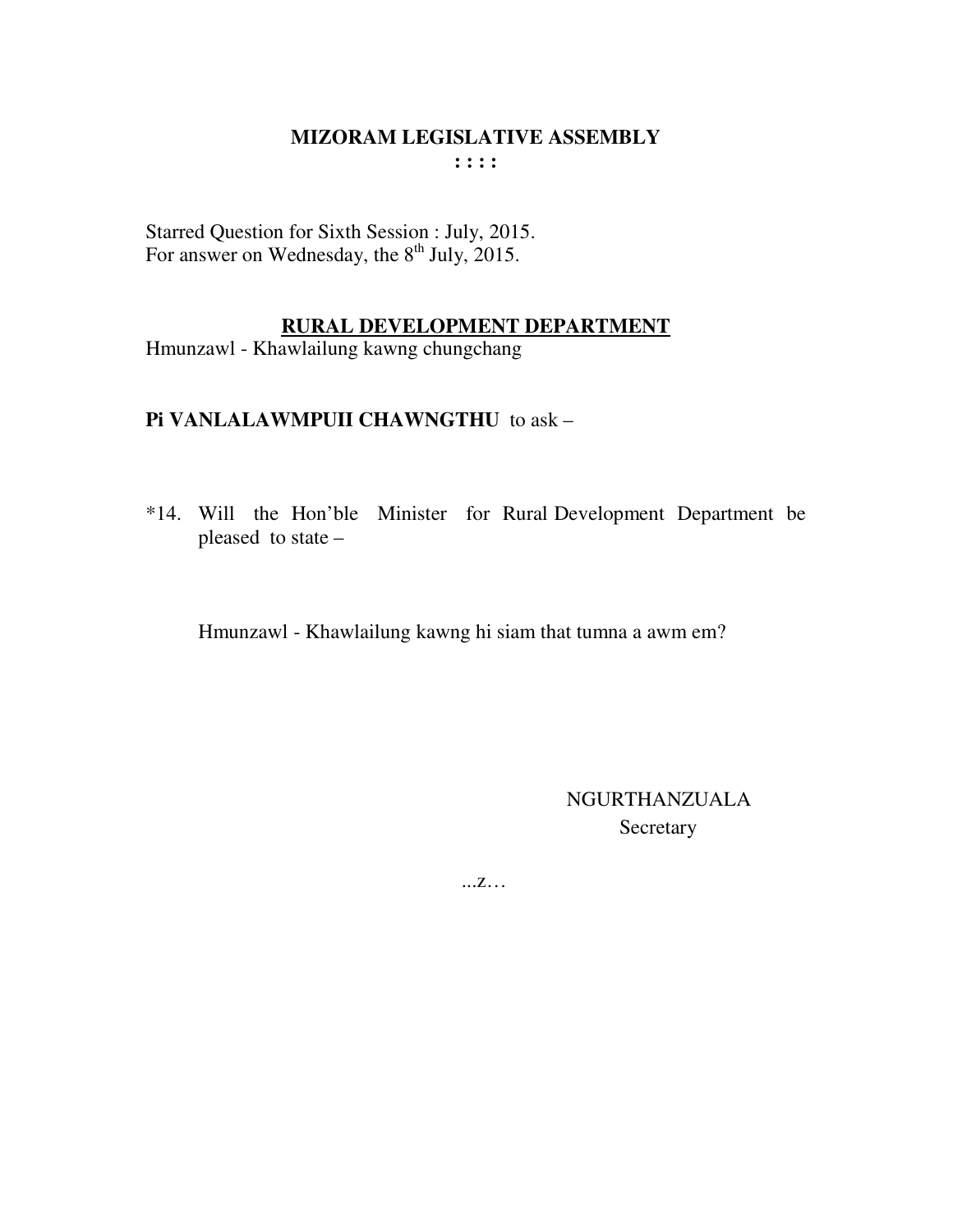Starred Question for Sixth Session : July, 2015. For answer on Wednesday, the  $8<sup>th</sup>$  July, 2015.

#### **PUBLIC WORKS DEPARTMENT**

Vangtlang, Tlangpui leh Lungtan khaw kawng chungchang.

# **Pu LALRINLIANA SAILO** to ask -

\*15. Will the Hon'ble Minister for Public Works Department be pleased to state-

 PMGSY atanga laih Vangtlang khaw panna kawng leh Tlangpui panna kawng leh Lungtan khaw panna kawng te hi black top hna/pavement hna engtikah nge thawh a nih ve ang ?

> NGURTHANZUALA Secretary.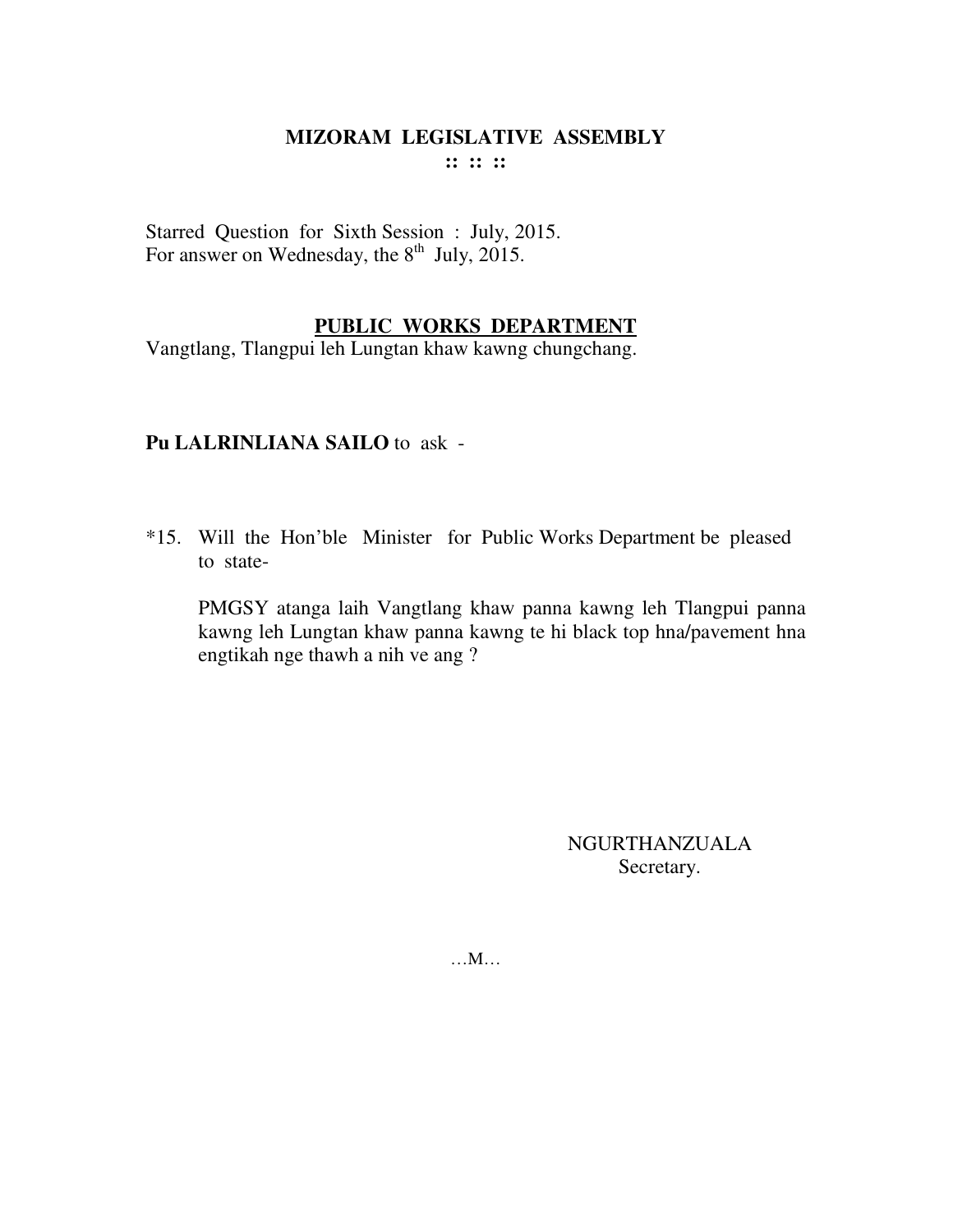Starred Question for Sixth Session : July, 2015. For answer on Wednesday, the  $8<sup>th</sup>$  July, 2015.

#### **PUBLIC WORKS DEPARTMENT**

Tuichang lei chungchang

# **Dr. K.BEICHHUA** to ask –

\*16. Will the Hon'ble Minister for Public Works Department be pleased to state –

 Tuichang lei, Keitum leh Khawlailung inkar a lei hi siam that tumna a awm em?

> NGURTHANZUALA Secretary

...z…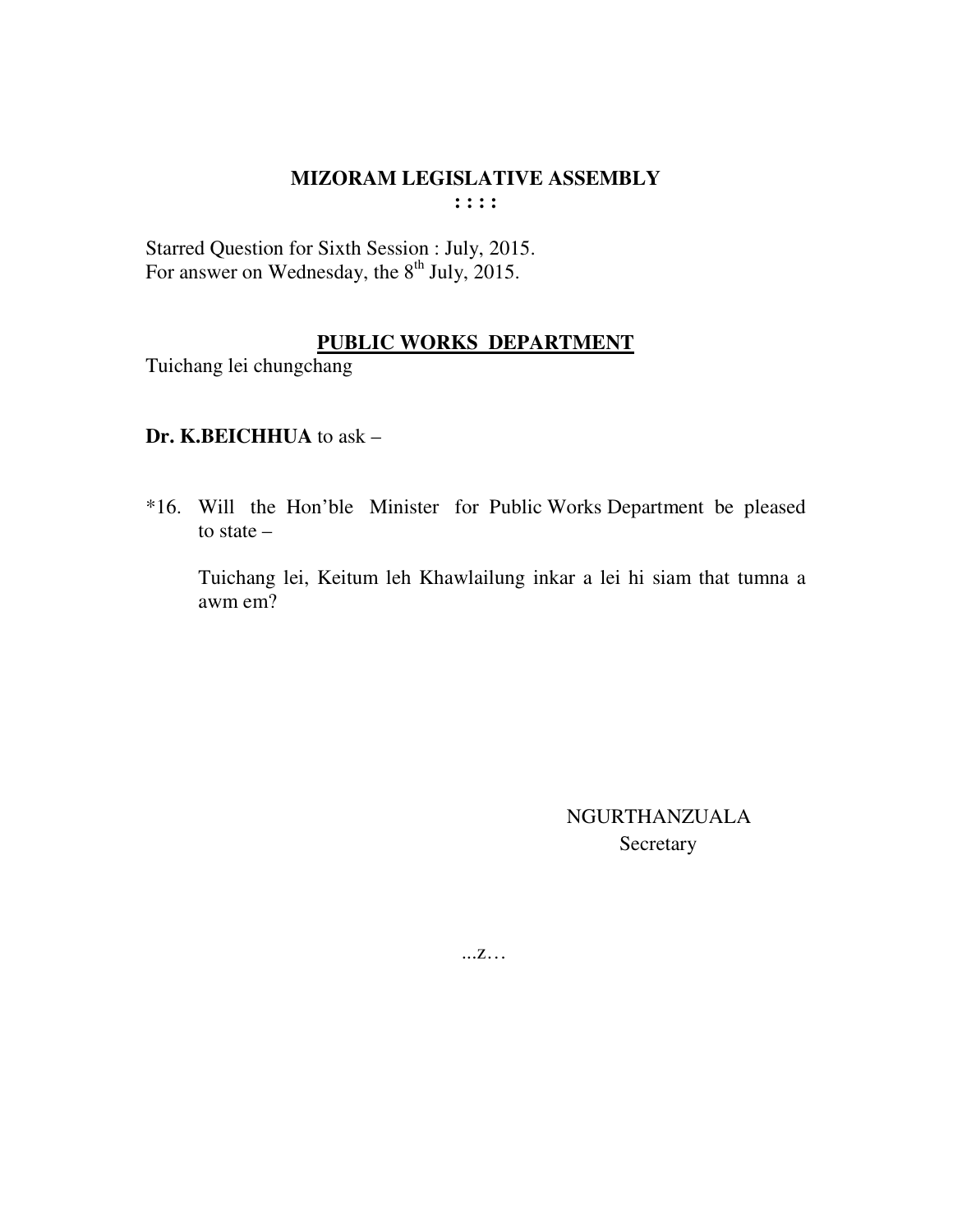Starred Question for Sixth Session : July, 2015. For answer on Wednesday, the  $8^{th}$  July, 2015.

# **SCHOOL EDUCATION DEPARTMENT**

School building nei lo chungchang

#### **Er. LALRINAWMA** to ask –

- \*17. Will the Hon'ble Minister for School Education Department be pleased to state –
	- (a) Tun dinhmunah Mizoram chhungah Sorkar enkawl School zingah School building nei lo an awm em?
	- (b) Kum 2014 2015 (Financial Year) chhungin School sak thatna tur grant hmuh a ni em?

 NGURTHANZUALA **Secretary** 

...z…